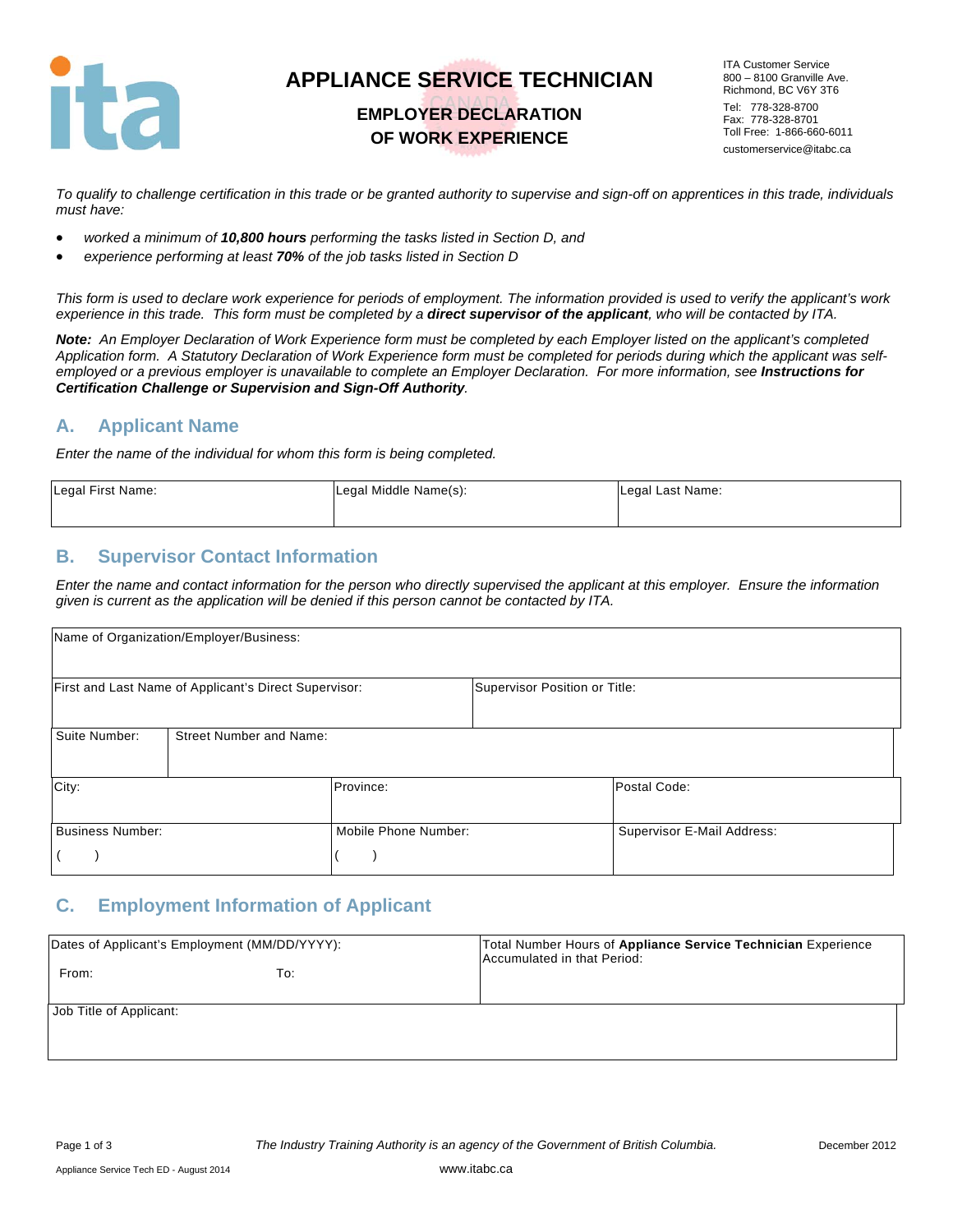

# **APPLIANCE SERVICE TECHNICIAN**

## **EMPLOYER DECLARATION OF WORK EXPERIENCE**

ITA Customer Service 800 – 8100 Granville Ave. Richmond, BC V6Y 3T6 Tel: 778-328-8700 Fax: 778-328-8701 Toll Free: 1-866-660-6011 customerservice@itabc.ca

## **D. Supervisor Declaration of Job Task Performance**

*By checking "Yes" or "No" in the Declaration Response column, indicate whether or not you, as the direct supervisor of the applicant, have personally witnessed the applicant performing the job tasks listed. Cross out any job tasks you did not see the applicant perform.* 

| <b>Job Tasks</b>                                                                                                                                                       | <b>Declaration</b><br><b>Response</b> |        |
|------------------------------------------------------------------------------------------------------------------------------------------------------------------------|---------------------------------------|--------|
| <b>Occupational Skills</b>                                                                                                                                             | Yes:                                  | □      |
| Including: Using tools and equipment, Organizes work.                                                                                                                  | No:                                   | □      |
| <b>Removal and Installation Procedures</b>                                                                                                                             | Yes:                                  | □      |
| Including: Preparing installation site, Handles appliance, Disconnecting/reconnecting appliance.                                                                       | No:                                   | □      |
| <b>Electrical and Electronic Systems</b>                                                                                                                               | Yes:                                  | $\Box$ |
| Including: Diagnosing electrical and electronic components, Performs electrical and electronic repair.                                                                 | No:                                   | $\Box$ |
| <b>Mechanical Systems</b>                                                                                                                                              |                                       |        |
| Including: Diagnosing drive systems, Assessing cabinets, consoles and suspension systems, Repairs<br>drive systems, Repairs cabinets, consoles and suspension systems. | Yes:<br>No:                           | П<br>□ |
| <b>Water Systems</b>                                                                                                                                                   | Yes:                                  | $\Box$ |
| Including: Diagnosing water systems, Repairs water systems.                                                                                                            | No:                                   | □      |
| <b>Air Systems</b>                                                                                                                                                     |                                       |        |
| Including: Diagnosing static air systems, Diagnosing forced air systems, Repairs static air systems,<br>Repairing forced air systems.                                  | Yes:<br>No:                           | П<br>□ |
| <b>Refrigeration Systems</b>                                                                                                                                           | Yes:                                  | □      |
| Including: Diagnosing refrigeration systems, Recovers refrigerant, Repairs refrigeration systems.                                                                      | No:                                   | □      |
| <b>Gas Systems</b>                                                                                                                                                     | Yes:                                  | □      |
| Including: Diagnosing gas system components and supply, Repairs gas system components.                                                                                 | No:                                   | П      |

## **E. Confirmation of Prerequisite Credentials or Certificates**

*For some trades, evidence that the applicant has earned prerequisite credentials or certificates is required before the individual is permitted to challenge certification or receive Supervision and Sign-Off Authority. For those trades, a current or previous employer must verify that the applicant has the required prerequisite credentials.* 

There are no prerequisite credentials or certificates for this trade.

#### *Enter the Supervisor and Applicant names from Page 1 on every page of this form*

| Supervisor First and Last Name: | Applicant First and Last Name: |
|---------------------------------|--------------------------------|
|                                 |                                |